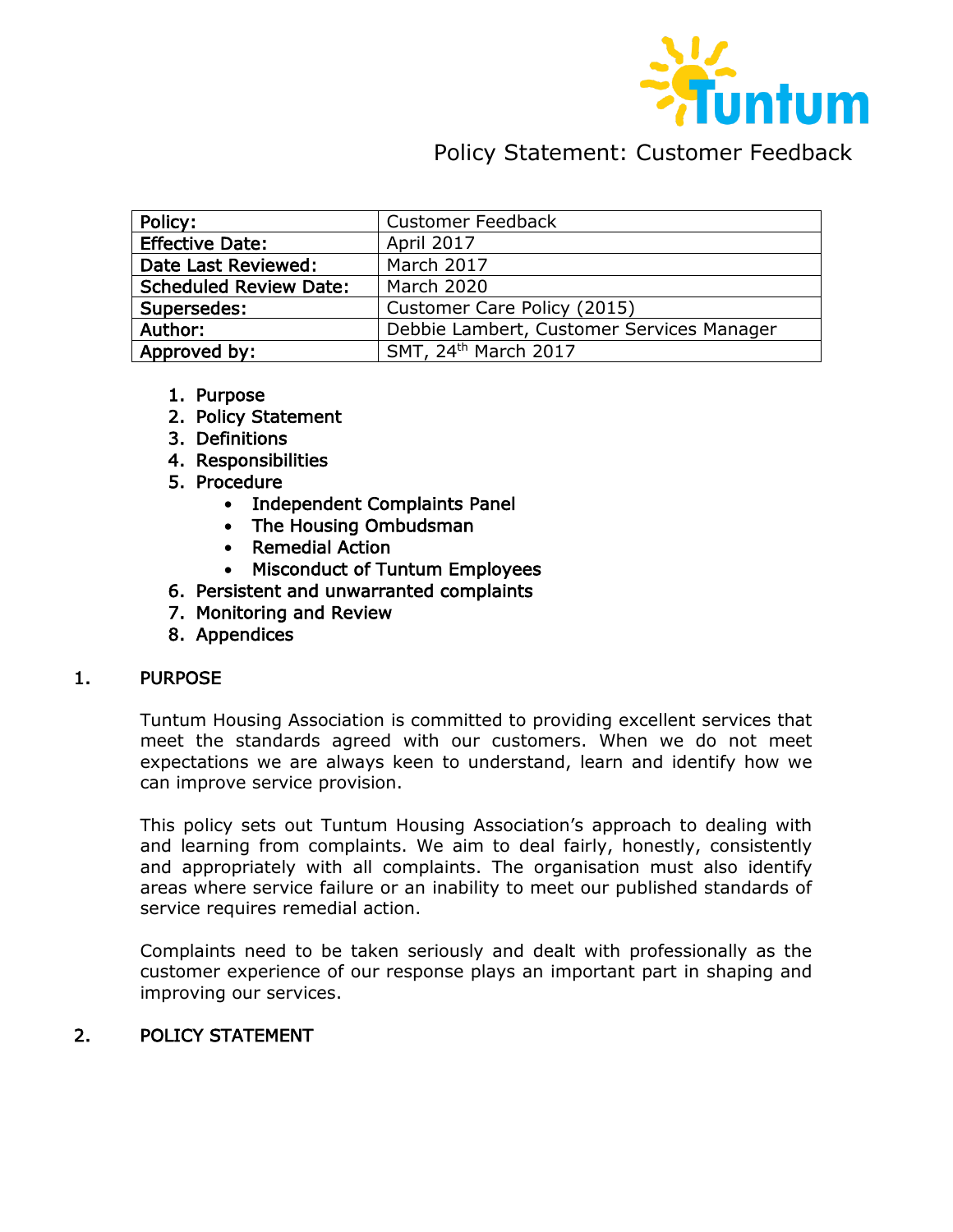Tuntum Housing Association will make available its complaints policy to anyone on request. Further, the Association will advertise the policy to its customers.

The Association will acknowledge complaints within three working days of receipt, and will endeavour so far as is possible to respond fully in writing within two weeks of the receipt of complaint.

We welcome all comments and enquiries and will deal with them all seriously. In line with this policy, they will be acknowledged, directed to the appropriate area of service and where appropriate, a full response given.

All compliments will be treated in the same way with the appropriate people being made aware of the appreciation expressed.

All comments on service standards will be acknowledged, considered and, where appropriate, acted upon. Feedback will always be provided to the person making the comment.

All complaints will be dealt with within the timescales set out in this policy and to the satisfaction of both the customer and the Trust.

Any matters regarding customer dissatisfaction will be put right as quickly and as simply as possible. We will also improve services to ensure that these issues do not arise again.

We will quickly implement any improvements to our policies and procedures arising from a comment or a complaint.

The following principles will be followed when dealing with complaints:

- They will all be dealt with promptly, courteously, systematically and fairly.
- Where appropriate, they will be treated confidentially. If information is to be discussed with staff or external bodies, the customer will be asked for their permission before any information is disclosed.
- There will be clear communication of the final outcome or of a complaint's progress if a longer timescale of investigation is required.
- They will be used to improve and develop procedures and services.

All enquiries, comments and compliments will be recorded and monitored with the information being fed back into policy and service reviews to ensure continuous service improvement.

# 3. DEFINITIONS

# What is a complaint?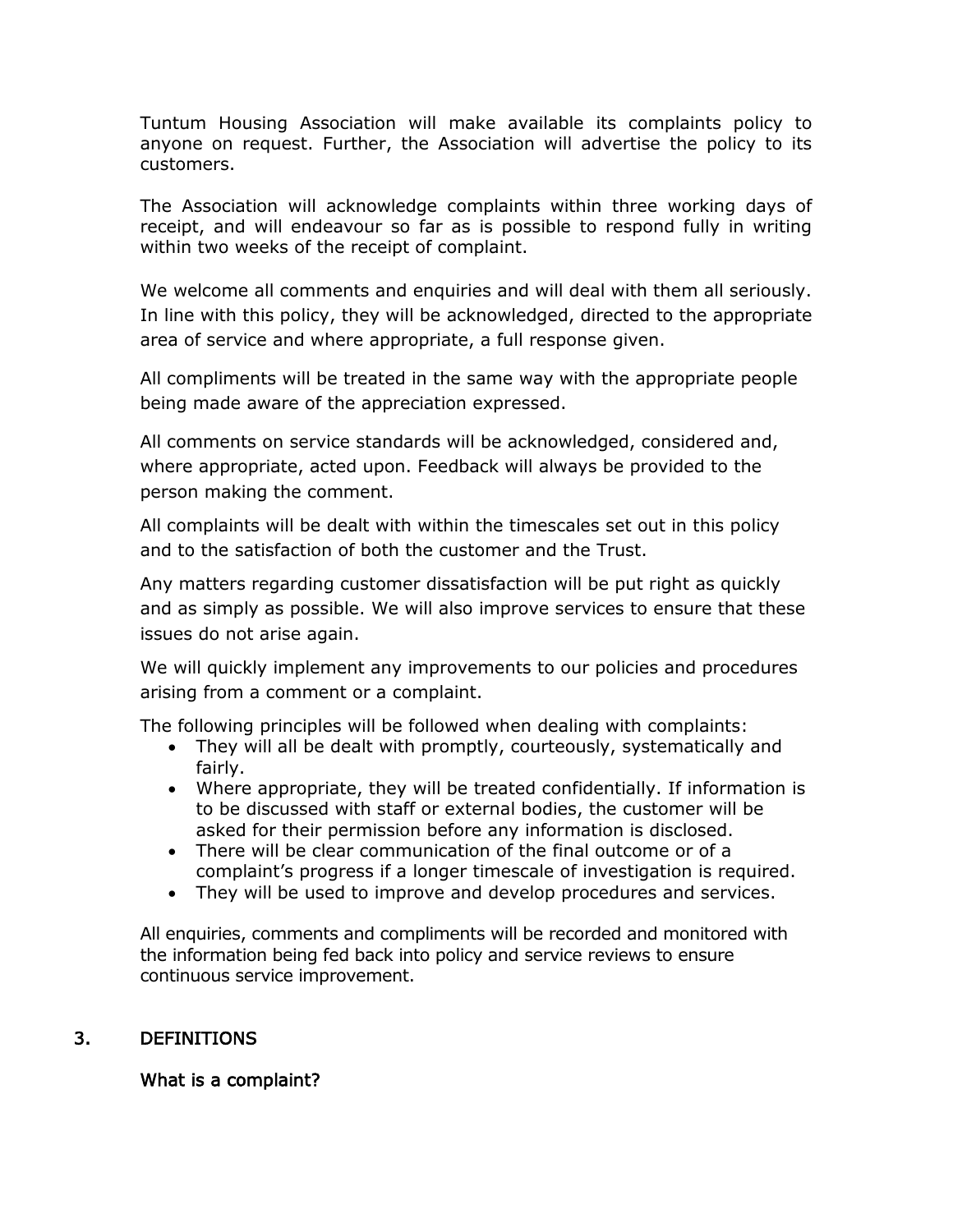A complaint is when a customer expresses dissatisfaction with:

- Actions taken by Tuntum (i.e. we have done something badly or incorrectly)
- A lack of action by Tuntum (i.e. we have failed to do something we should have done)
- The way staff/contractors have dealt with someone or provided a service (i.e. treated someone unfairly or discourteously)

A complaint is not:

- A request for service (reporting a repair)
- A request for information or explanation of a decision
- A request for explanation of policy or practice
- Matters for which there is an alternative route of appeal (i.e. someone objecting to an offer of housing being made)

We aim to resolve all complaints effectively within set targets and to customer satisfaction.

#### Who can make a complaint?

Any tenant, leaseholder, resident or applicant for housing can make a compliant. If you need help in making a complaint, someone else can complain on your behalf, but we will need to be sure that they are representing your views.

## 4. RESPONSIBILITIES

The Director of Resources and Risk is responsible for the implementation of this policy.

Payments for compensation and other non-financial remedies are the responsibility of the relevant Head of Service. However, the levels of compensation and ex gratia payments (payments made without Tuntum recognising any liability or legal obligation) will be reviewed by the Customer Service Manager and Director of Resource and Risk to maintain a level of equity and fairness.

## 5. PROCEDURE

#### Compliments

If you have had an excellent experience of customer service, we would love to hear from you. Receiving praise helps teams and individuals to improve and share ideas of best practice.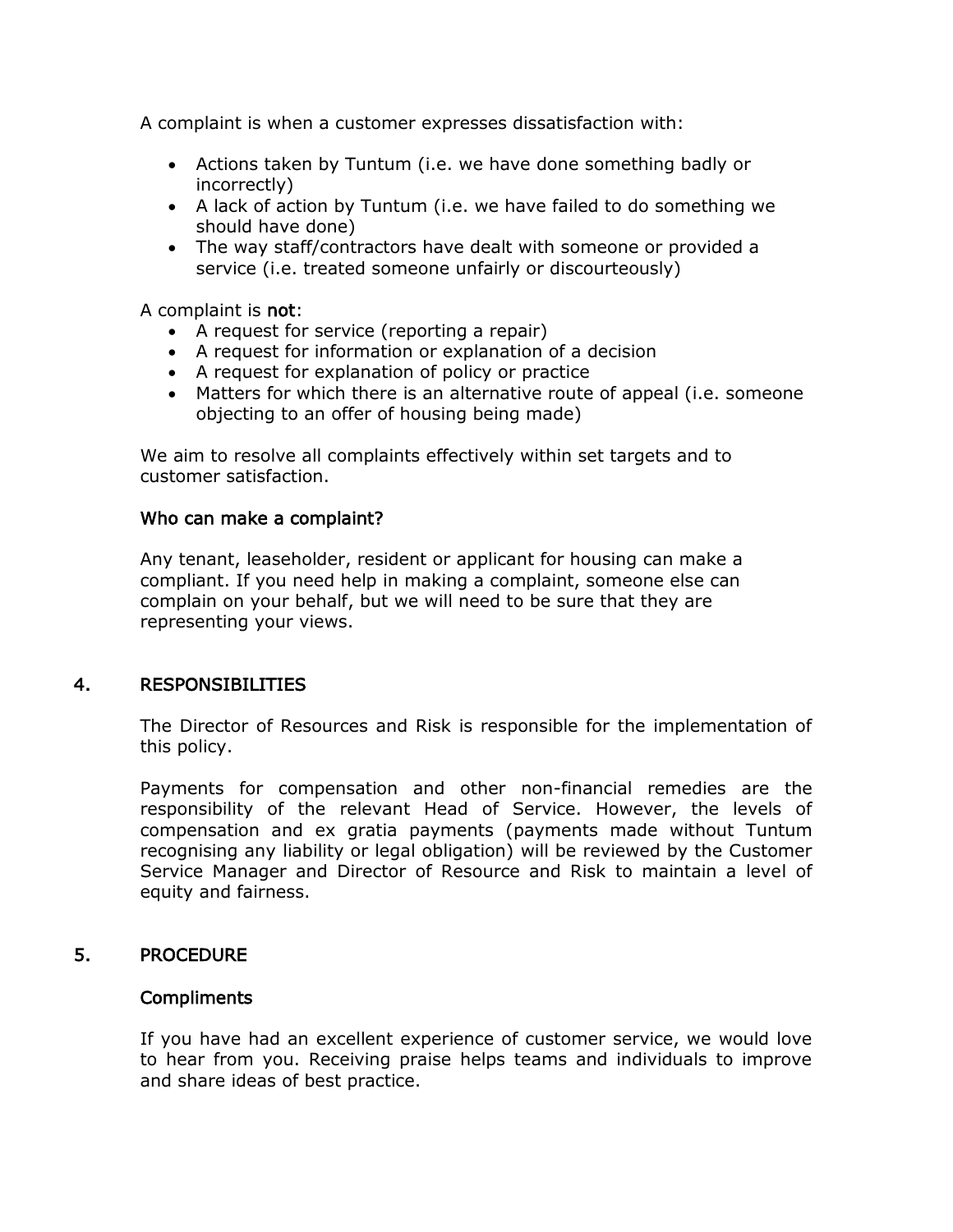All compliments will be recorded and in some cases highlighted on the website.

## Complaints Procedure

We recognise that there may be occasions when our services fall short of your aspirations and our high standards and that you may need to complain about an aspect of the service. Initial complaints can be made in the following ways:

- By telephone: 0115 916 6066
- By email: [admin@tuntum.co.uk](mailto:admin@tuntum.co.uk)
- By letter: Tuntum Housing Association, 90 Beech Avenue, Nottingham NG7 7LW
- In person to any member of staff
- Councillor/MP enquiry

A complaints form is available on our website: [www.tuntum.co.uk](http://www.tuntum.co.uk/)

#### Stage Zero

When you let us know that you have had a problem with our service, we will always try to fix things straight away. If the person taking the complaint can resolve things for you within one working day, we will log your issue with a unique reference number and class it as a 'quick fix'.

For example, this would apply where we have missed an appointment but were able to make a new arrangement that suited you straight away. Where we do this, you will still receive a letter to confirm that you experienced a problem, reported it to us and agreed a resolution. If you are not satisfied with this outcome, you can move onto the formal complaints process within five working days.

If you wish to make a formal complaint, a two-stage complaints process is followed.

#### Stage 1 (Officer stage)

When we are unable to solve the problem immediately, we will move into our formal complaints process. In the first instance, complaints should be made to the person responsible for the alleged service failure (e.g. maintenance concerns to the Maintenance Officer, housing issues to the Housing Officer.)

At Stage 1, we will: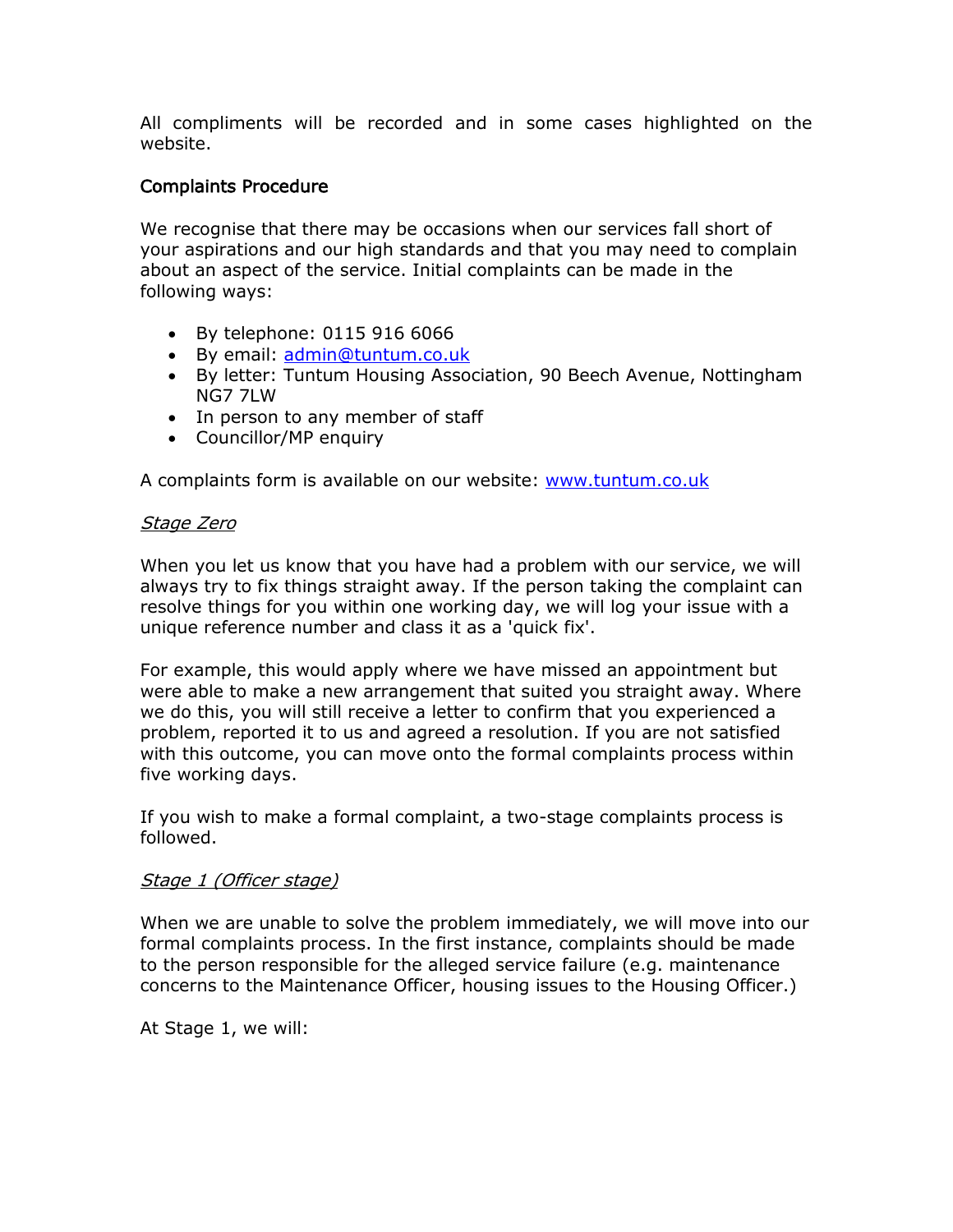- Acknowledge your complaint by telephone within three working days and confirm this in writing. We will discuss your complaint to ensure we understand the details.
- Give you a unique reference number and let you know who will be dealing with your complaint
- Investigate your complaint and, if necessary, telephone you with any updates or further questions
- Write to you within 10 working days to let you know the outcome.

If further investigation is needed which will take longer than 10 working days, we will telephone you to agree when you will get a full response.

# Stage 2 (Head of Service Stage)

If you are not satisfied with the response received at Stage 1, you can let us know within 20 working days why you are unsatisfied, and what you would like us to do in response to the complaint. A Head of Service, who was not previously involved with the complaint, will investigate the complaint and confirm whether it will be escalated to Stage 2.

If your complaint is escalated to Stage 2, we will:

- Acknowledge your request in writing within three working days.
- Confirm that your complaint is being considered at the second stage of our procedure.
- Let you know the name and position of the person who will look into the problem for you.
- Offer you the opportunity for a personal telephone conversation or meeting about your complaint.
- Contact you in writing within 10 working days to let you know whether the original action or response given is supported, or outlining any new or additional proposals.

If this target will not be met, we will agree with you by telephone and notify you in writing, detailing the reasons why, and let you know when you can expect a full response.

If the reason for escalation is not a failure in service or service standards, or we cannot meet the outcome you are asking for, we may decline your request for escalation. If this is the case, we will write to you to confirm this.

# Independent Complaints Panel (ICP)

The Localism Act 2011 brought in an additional step before a complaint may be sent to the Housing Ombudsman. This is scrutiny of the complaint by a 'designated person' which could be a local MP, the local authority or an independent complaints panel made up of fellow tenants. Since April 2013,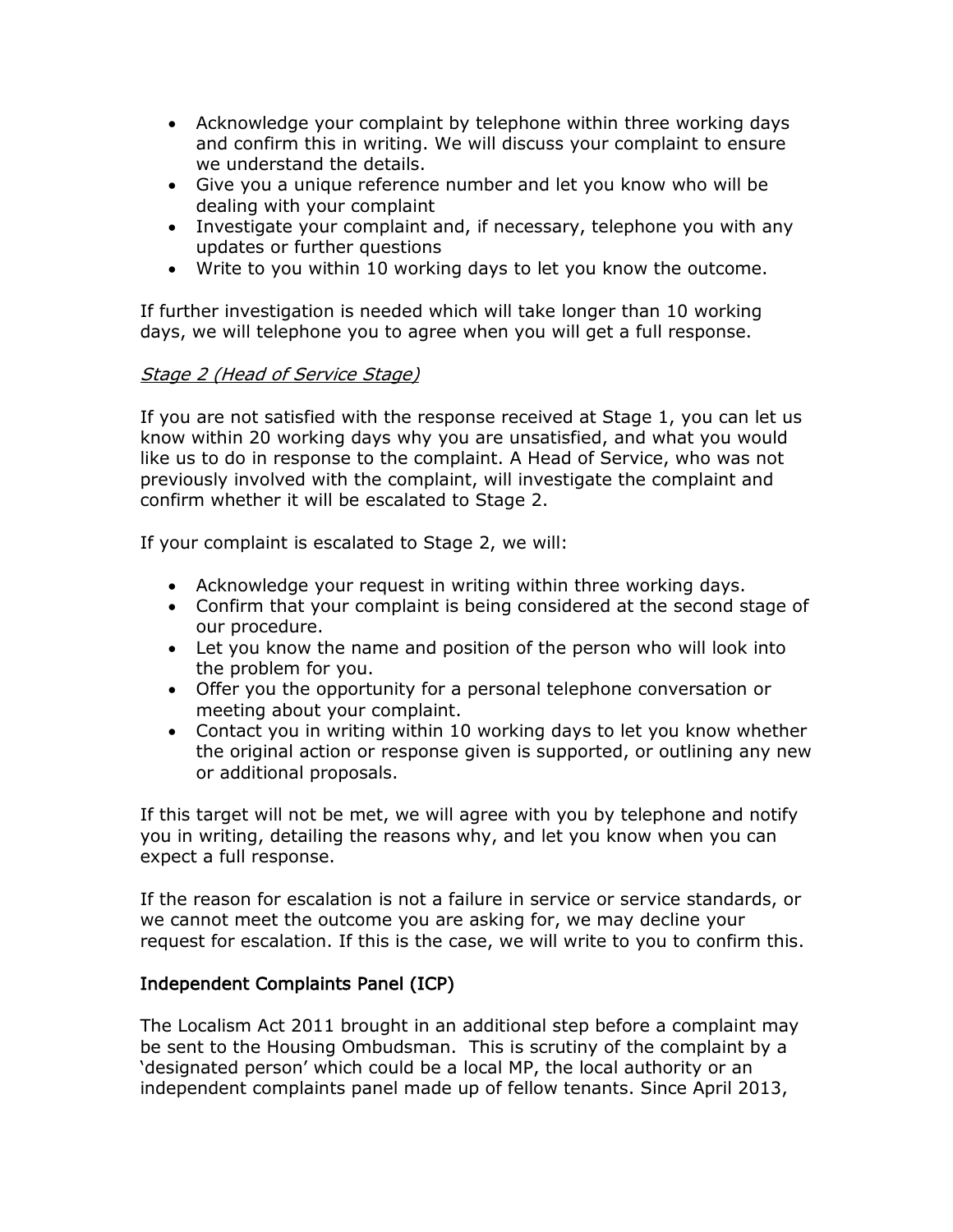Tuntum has operated such a panel in partnership with one other local housing association, Derwent Living.

If your complaint remains unresolved after Stage 2, then you are invited to submit the complaint to the ICP. This request should be made in writing or by e-mail to Tuntum's Head of Housing. She will then process the complaint and advise you of the procedure to follow.

Only if a complaint remains unresolved after the ICP has met, or 8 weeks have passed since the end of Stage 3, can a complaint be forwarded to the Housing Ombudsman Service.

## The Housing Ombudsman

The Housing Ombudsman is an independent and impartial service that resolves disputes between landlords and tenants. This service is free to use but the Ombudsman will not accept any complaint unless you have been through the Association's Complaints Procedure above.

The Independent Housing Ombudsman Norman House 109 – 105 Strand London WC2R 0AA

020 7836 3630 0845 1725 973 ombudsman@ihos.org.uk www.ihos.org.uk

Our Director of Resources and Risk will make the relevant files and records available to the Housing Ombudsman's Investigating Officer on request and we will co-operate fully with the investigation.

## PERSISTENT AND UNWARRANTED COMPLAINTS

Unreasonably persistent complaints have the potential to consume resources and cause stress for our staff whilst achieving no benefits for customers and service users.

Tuntum Housing must ensure that in using the complaints process, individuals who demonstrate unreasonable behaviour or are unreasonably persistent are still dealt with fairly, honestly and correctly. The resources of Tuntum Housing have to be used as effectively as possible and other customers and employees must not suffer any detriment because of the behaviour of others.

All reasonable measures will be taken to resolve complaints through the complaints process.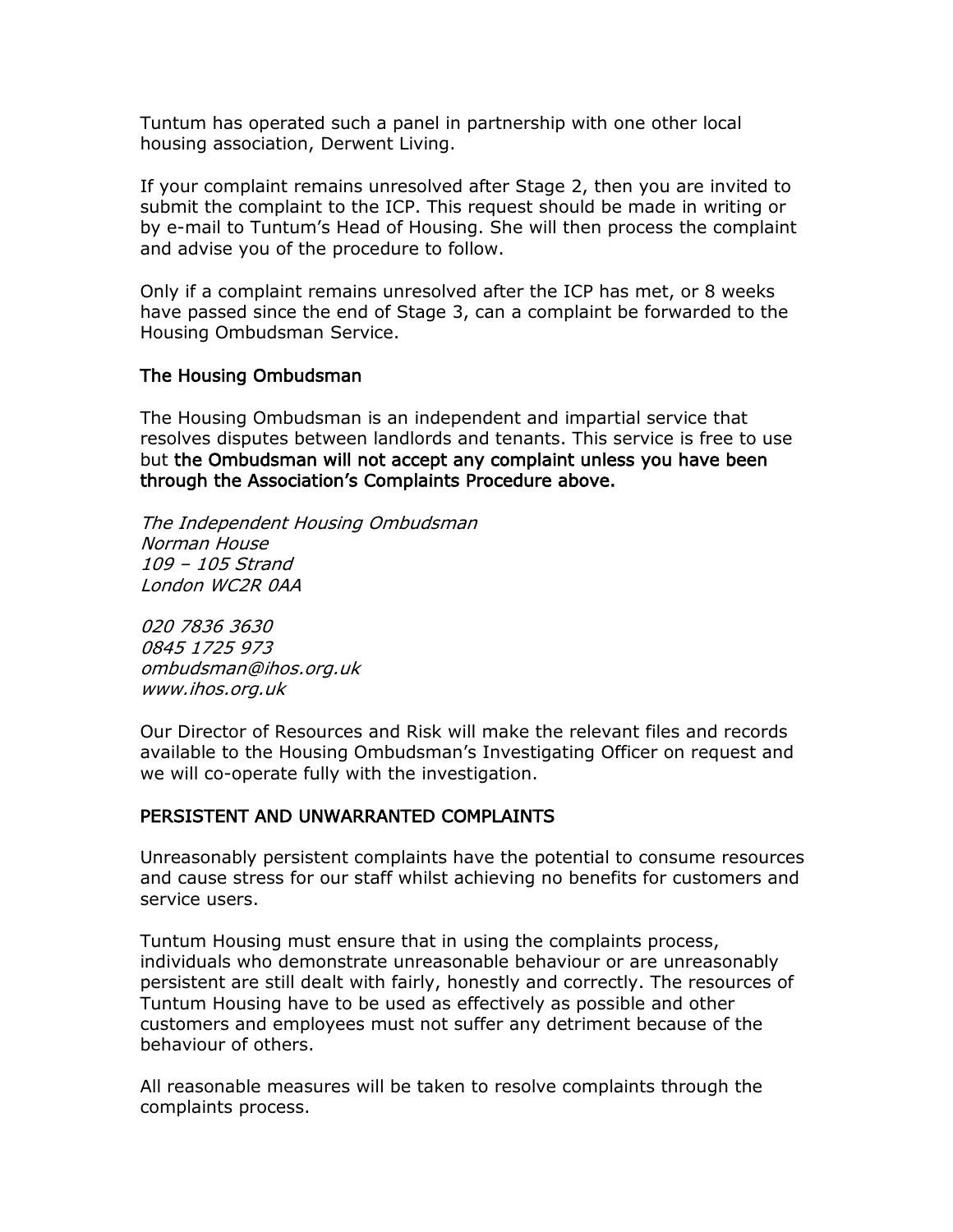When someone repeatedly telephones, visits the office without appointment, sends irrelevant or duplicate documents, or raises the issues that have already been considered, Tuntum Housing may decide to:

- Only take telephone calls from the customer at set times on set days, or put an arrangement in place for only one member of staff to deal with calls or correspondence from the complainant in the future.
- Require the customer to make an appointment to see a named member of staff before visiting the office, or that the customer only contacts the office in writing
- Return the documents to the customer and advise them that further irrelevant documents will be destroyed. Electronic copies may be taken and stored.
- Take other action that we consider appropriate. We will, however, always say what action we are taking and why.

# 6. MONITORING AND REVIEW

All complaints will be analysed in order to:

- Assess whether the service standards set out in this policy have been met
- Assess the quality of response to complaints
- Identify any lessons to be learnt
- Decide on any necessary communication to staff and residents
- Identify any required amendments to procedures

In order to measure our performance, we will work to agreed targets that are set out in this policy. The association will carry out a tenant satisfaction survey at least once every three years, publish the outcome of this to customers, and act upon any suggestions arising from it.

We use information from enquiries, comments, complaints and compliments to develop policy and service reviews to ensure continuous service improvement. The number of complaints received and our performance in resolving complaints will be reported to all relevant bodies and published annually in our tenant newsletter.

All enquiries, comments, complaints and compliments dealt with under this policy will be recorded and made available to the Board. Statistics on complaint resolution will be reported to the Board on a regular basis.

A complaints register will also be kept and will be updated at each stage of the procedure with information about the relevant issues, timescales and person dealing with the complaint.